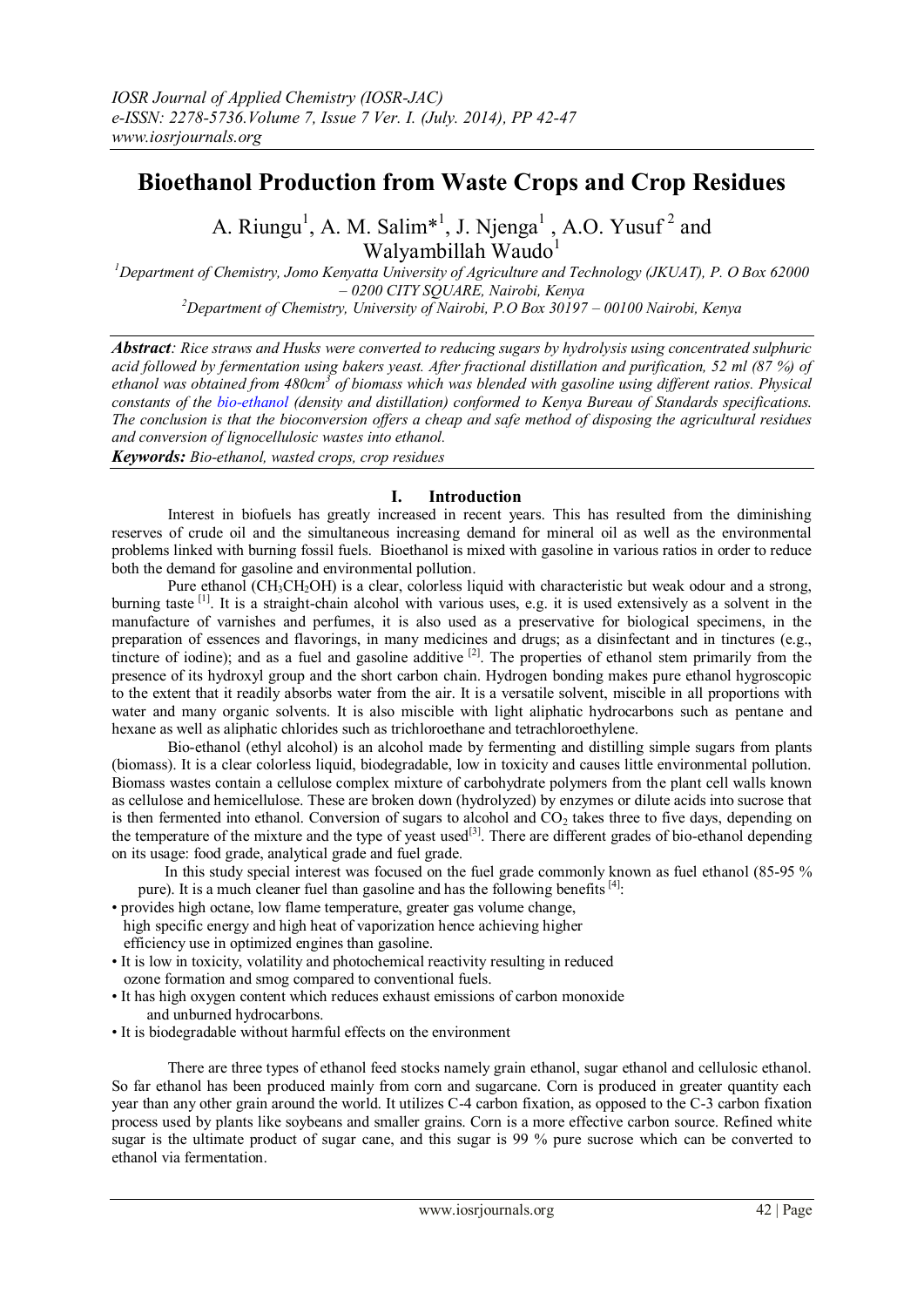In this study cellulosic ethanol was produced from crop residues, specifically rice husk and rice straws. Rice husk is the most abundant agricultural residue in the world. In 1982, seventy million tons of rice husk were produced in Kenya<sup>[5]</sup>. Currently, the annual rice production is estimated at about 52,000 MT from approximately 12,000 hectares of irrigated rice  $[6,7,8]$ . Therefore, an almost similar quantity of rice husk would be obtained annually. The disposal of the rice husks and straws has been a problem. The current study is an attempt to give a solution to the management of these wastes and at the same time produce an alternative energy source.

Although there are several ways to increase the digestibility of cellulose before it is exposed to enzyme or microbial conversion i.e. acid hydrolysis, enzymatic hydrolysis, and thermo-chemical [9] methods, the current study has used concentrated acid hydrolysis method developed at Purdue University [10] and at Tennessee Valley Authority  $(TVA)^{[11]}$  as it has several advantages including; its simplicity and high sugar recovery efficiency, ability to ferment C6 sugars efficiently with conventional microbes and it is able to digest silica in biomass feedstock.

## **II. Methodology**

#### **Sample collection**

The rice straw and husk (biomass wastes) were collected from various mills in Mwea area situated in the Eastern Province of Kenya in January 2008.

#### **Sample preparation**

Five kilograms of the biomass waste was air dried on the laboratory bench for 3 weeks. 900 g of the dried biomass was ground in order to increase the biomass surface area prior to pretreatment.

# **III. Determination Of Moisture And Volatile Matter Content**

5.005 g of rice straw and 5.002 g of rice husk were separately weighed using the analytical balance and put separately into two dry beakers. The biomass was dried to constant mass in an air-oven at a temperature of 106<sup>o</sup>C. It was cooled in a desiccators and weighed again after one hour; the desiccant used was anhydrous calcium chloride.

Constant mass was considered attained when successive heating for one hour period showed a difference of not more than 5 mg in the net loss in mass. Calculation:

Moisture and volatile matter content (at  $106^{\circ}$ C) was calculated using the following equation

*o m*

Moisture and volatile matter = 
$$
\frac{(m_o - m_1) \times 100}{}
$$

Where:

 $m<sub>o</sub>$  = mass in g of the material taken for test

 $m_1$  = mass in g of the material upon drying

# **IV. Concentrated Acid Hydrolysis Process.**

The Concentrated acid hydrolysis process used in the preparation of ethanol is summarized in Figure 2.



 **Figure 2:** A schematic diagram of the acid hydrolysis process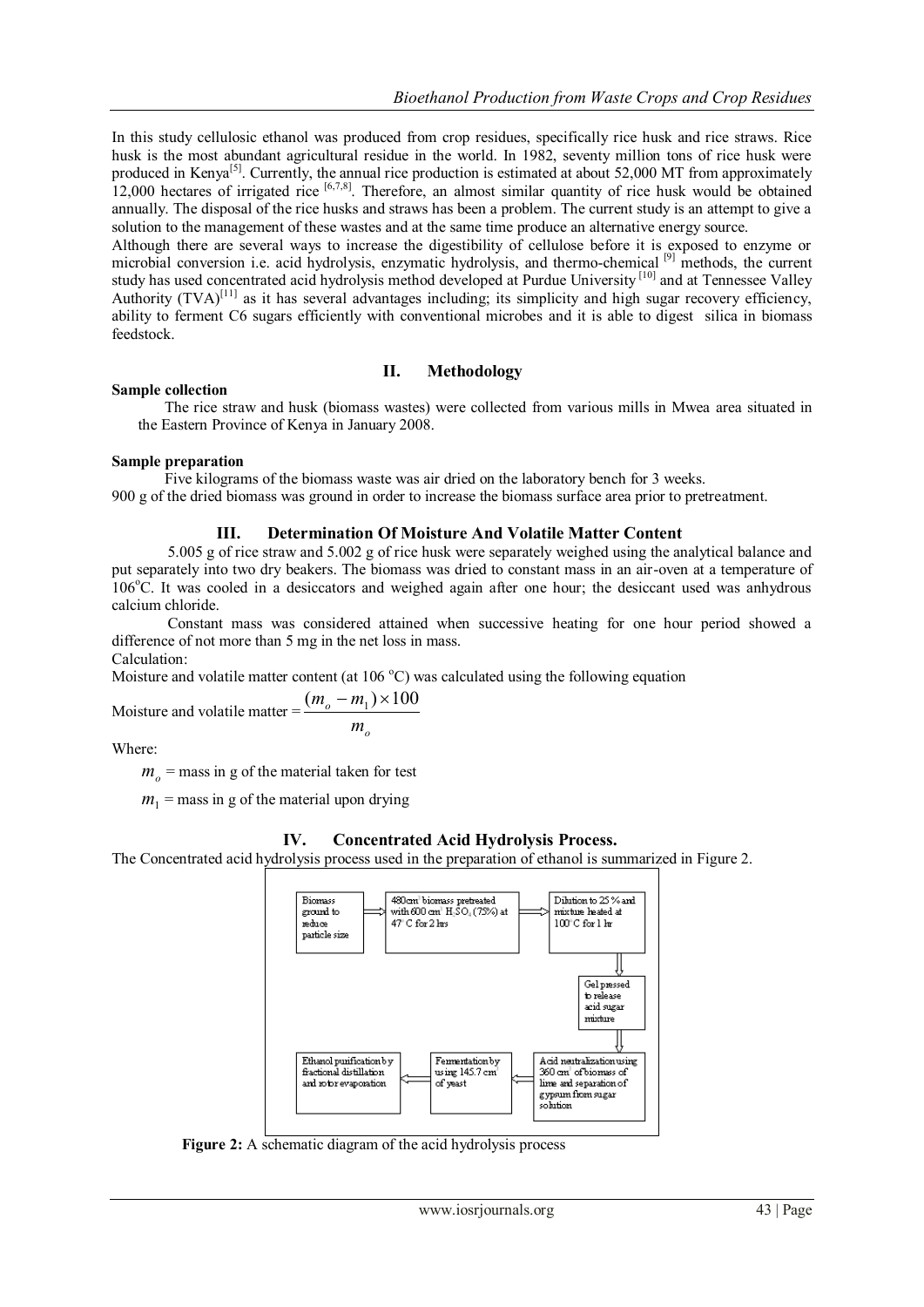## **Test for sugar**

Benedict's reagent was used to test for sugars. It was prepared by adding 0.865 g copper (II) sulfate (CuSO<sub>4</sub>), 8.65 g sodium citrate (NaH<sub>2</sub>(C<sub>3</sub>H<sub>5</sub>O(COO)<sub>3</sub>)) and 5 g sodium carbonate (Na<sub>2</sub>CO<sub>3</sub>) in 50 ml distilled water. 1 ml of the sugar solution was added to 3 ml of benedict's solution and placed in a boiling water bath for 10 minutes.

#### **pH determination**

The pH meter Jenway type 3071(CE UK) was used to determine the pH. The acid-sugar mixture pH was adjusted from the original pH of 1.46 to pH 3.94 using 360 cm<sup>3</sup> of lime prior to fermentation. The pH was raised because the ideal pH for yeast (Saccharomyces cerevisiae) is around 4 to  $5^{[3]}$ .

## **Fermentation process.**

420 cm<sup>3</sup> of warm water (26<sup>o</sup>C) was added to 145.7 g of baker's yeast and thoroughly mixed. The yeast syrup was then added to the sugar solution. The apparatus used were four suction conical flasks which were fitted with pipes. The flasks were corked to keep them airtight to maximize production of ethanol and lessen amount of CO<sub>2</sub> produced, The flasks were placed on the bench and the setup left for 5 days. The experimental fermentation temperature varied between  $23-29^{\circ}$ C, the tabulated optimum temperature for the fermentation process is between  $21-30^{\circ}C^{3}$ . An indicator that the fermentation was complete was the cessation of bubbling and the sinking of the yeast cake to the bottom.

## **Fractional distillation process**

The decanted solution from the mash was poured in a 250 ml round bottomed flask placed in a mantle. A fractionating column was connected to the flask. Absolute ethanol was found to have a boiling point of  $74^{\circ}$ C (770 mm Hg) at the workstation (Juja), Central Province of Kenya. The boiling point of absolute ethanol at standard pressure is  $78.3^{\circ}C^{[1]}$ . The heating mantle temperature was set at 75  $^{\circ}C$  for the fractional distillation of ethanol from the mash. Since ethanol-water azeotrope (95%) has a lower boiling point compared to that of water, the azeotrope turned into the vapour state before water, it condensed and was successfully separated. The diluted ethanol from fermentation obtained was (510 ml) and after distillation using the rotary evaporator the volume yield was 52 ml.

# **Determination of alcohol percentage**

Using distilled water and absolute ethanol (99.8 % ethanol analytical reagent), a series of standard ethanol/water mixtures having an ethanol content of 20 %, 40 %, 60 %, 80 % and 99.8 % were prepared. The refractive index  $(\frac{n_D^{26}}{D})$  of each of the solution was determined using a refractometer (RFM-310). The refractive index of the sample was determined using the same refractometer.

#### **Preparation of Blends**

E5 was achieved by blending 5 ml ethanol with 95 ml unleaded gasoline while E10 by blending 10 ml ethanol with 90 ml unleaded gasoline to produce the final fuel-grade ethanol product. The blends were light green in appearance because gasoline (regular) is green and ethanol is colourless. The unleaded regular gasoline was obtained from a filling station (Jet petrol station) in Juja, Central Province of Kenya. Analysis were done on the fuel-grade ethanol and compared with Kenya Bureau of standards motor petrol (motor gasoline or motor spirit) specifications.

#### **Final boiling point determination of the blends**

The final boiling point of the blends was determined using an automatic atmospheric machine. 100 ml of the sample was placed in a distillation flask and heated. Initial boiling point is the thermometer reading that is observed at the instant the first drop of condensate falls from the lower end of the condenser tube [12]. Immediately after observing the initial boiling point, the graduated cylinder was moved so that the tip of the condenser touched its inner wall. The heating was regulated such that the rate of condensation into the graduated cylinder was uniform. Final boiling point is the maximum thermometer reading obtained during the test  $[12]$ .

# **Specific Gravity and Density determination**

Specific Gravity and Density were measured at 20  $\degree$ C using an automatic density meter (DMA 4500). The measuring cell was cleaned and air dried on the bench. The measuring cell was filled with each sample independently and it was ensured that there were no air bubbles.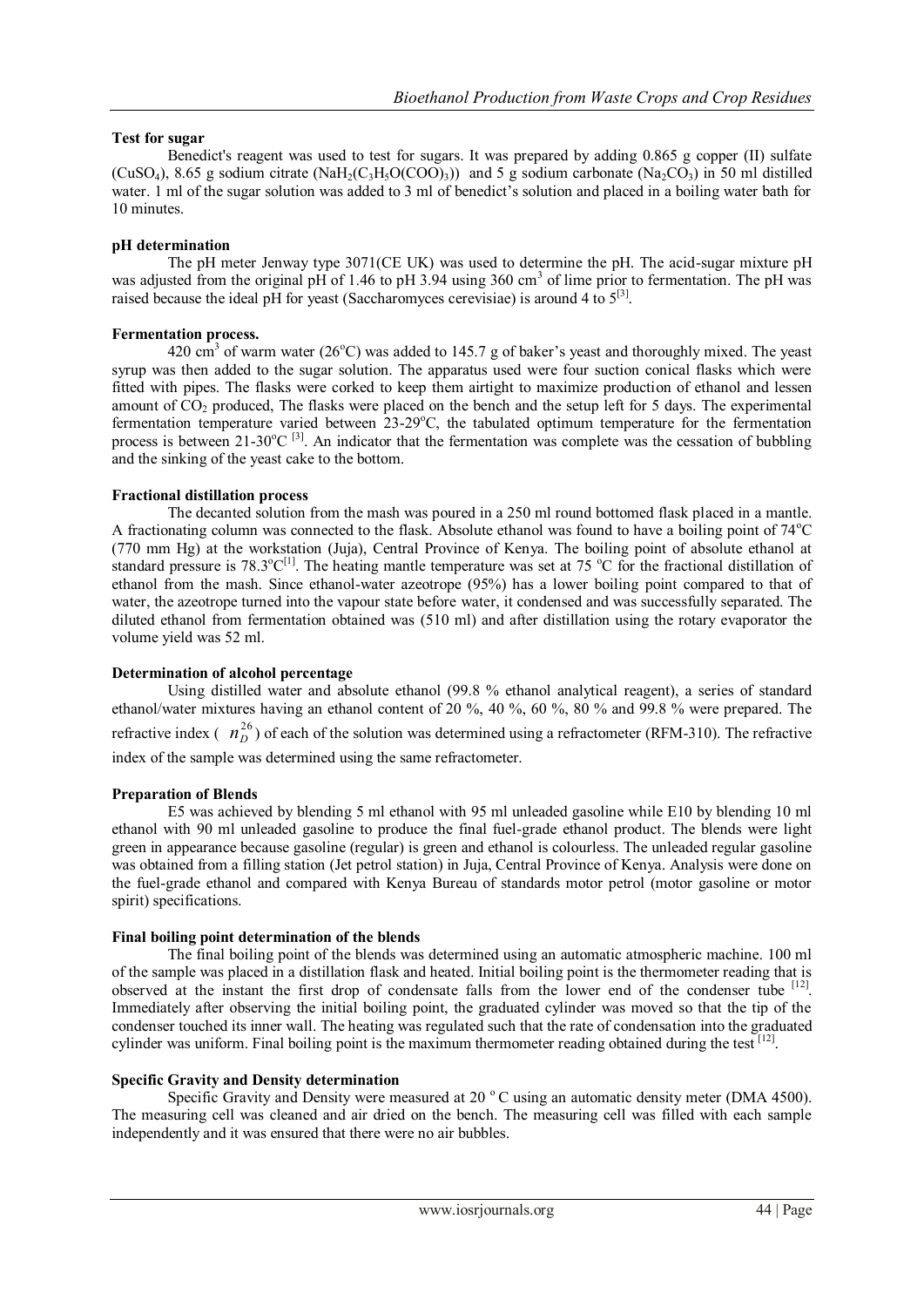## **V. Results And Discussion**

The moisture content and volatile matter of the husk was 6.85 % while that of straw was 8.29 %. Both these quantities agree well with required amounts to make the biomass consistent with the acid concentration requirements for de-crystallization which should be less than 10%.

Benedict test indicated the presence of reducing sugars in small quantities by formation of a green precipitate.

#### **Refractive Index**

The values obtained for refractive Indices of ethanol standards and Sample are given in Table 1. The refractive index of the distillate was 1.3607 (Table 1).

| Percentage (%) Ethanol | Temperature (°C) | <b>Average Refractive index</b> |
|------------------------|------------------|---------------------------------|
| 20                     | 26               | $1.3400 \pm 0.0231$             |
| 40                     | 26.1             | $1.3508 \pm 0.0112$             |
| 60                     | 26.3             | $1.3578 \pm 0.0090$             |
| 80                     | 26.3             | $1.3606 \pm 0.0069$             |
| 99.8                   | 26.2             | $1.3610 \pm 0.0069$             |
| Sample                 | 26.4             | $1.3607 \pm 0.0069$             |
| <b>Blank</b>           | 25.8             | $1.3312 \pm 0.0069$             |
|                        |                  |                                 |

**Table1: Refractive Index of ethanol standards and Sample**

A calibration curve of refractive index against % alcohol was constructed (Figure 2) and used to determine the % alcohol in the original sample.



**Figure 2. Ethanol calibration curve.**

From the calibration curve (Figure 3), the ethanol concentration of the distillate was found to be 87 %. Since ethanol is azeotropic in nature, if a 50/50 mixture of ethanol and water is distilled once, the distillate will be 80 % ethanol and 20 % water. No further distillations will ever result in a distillate that exceeds the azeotropic ratio. An azeotrope is a mixture of two or more pure compounds (chemicals) in such a ratio that its composition cannot be changed by simple distillation <sup>[1]</sup>. The quantity of ethanol obtained could also be attributed to the low reducing sugars quantity and variation of fermentation temperature.

#### **Density and specific gravity of the blends**

The densities of both E5 and E10 blends and their specific gravity are given in Table 3

 **Table 2: Density and Specific gravity values of E5 and E10 at 20<sup>o</sup>C.**

| Parameter (20 °C)             | Reading         |  |
|-------------------------------|-----------------|--|
| Density (E5)                  | 739.54 $Kg/M^3$ |  |
| Density (E10)                 | 742.00 $Kg/M^3$ |  |
| <b>Specific Gravity (E5)</b>  | 0.7409          |  |
| <b>Specific Gravity (E10)</b> | 0.7433          |  |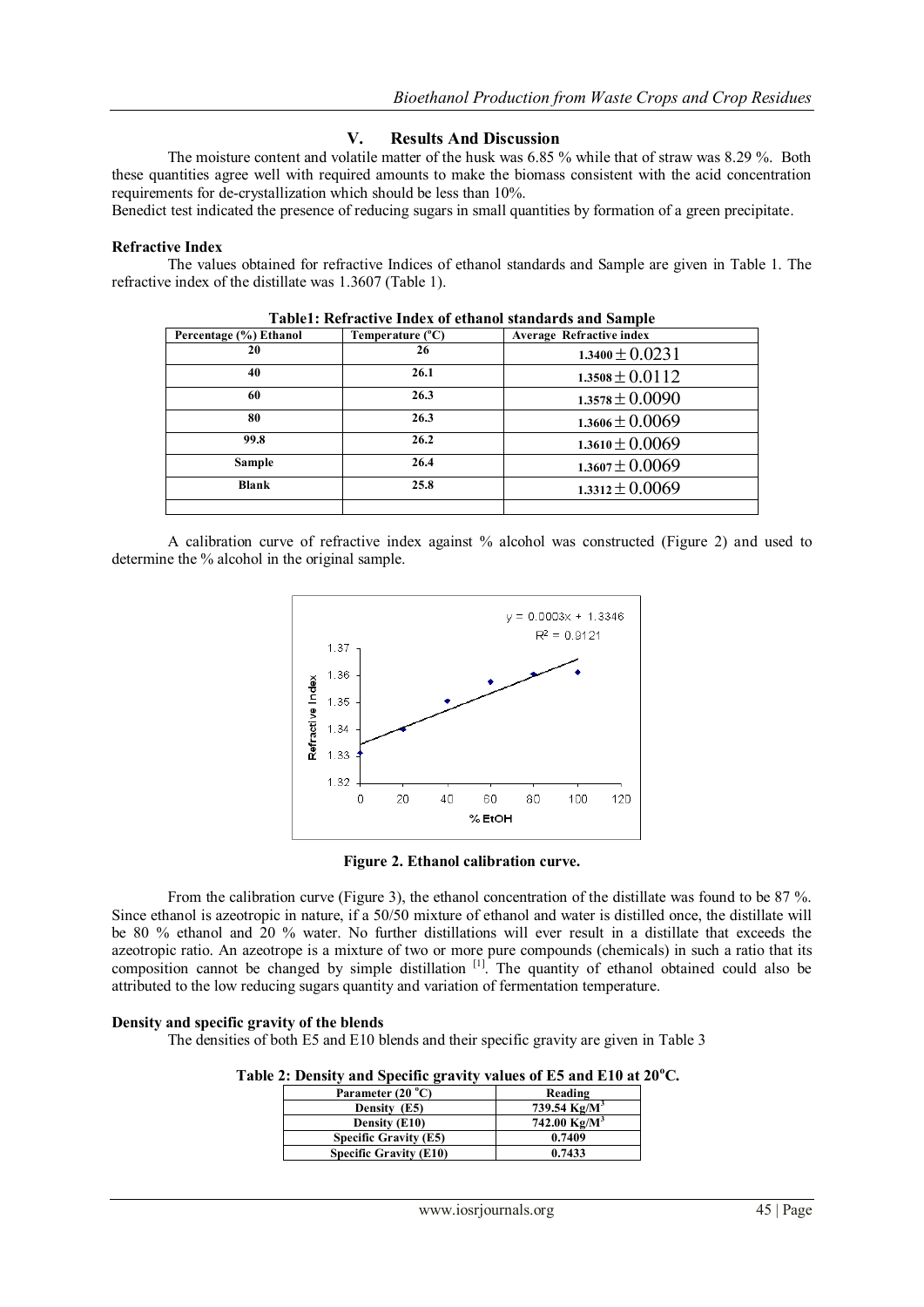In Kenya, gasoline specifications are stated in the Kenya Bureau of Standards (KEBS) as Kenya Standard KS 275.2:2003, Motor Petrol (motor gasoline or motor spirit)-specification, Part 2: Unleaded motor petrol <sup>[12]</sup>. The KS 275.2:2003 standard density has a maximum value of 780 Kg/M<sup>3</sup> at 20<sup>o</sup>C. The density of hydrocarbons is a strong function of temperature. Fluctuations in gasoline temperature cause gasoline density changes. The density of gasoline  $(C_8H_{18})$  is 694 Kg/M<sup>3</sup> at 27°C; that of E5 and E10 at 20°C was found to be 739.54 Kg/M<sup>3</sup> and 742 Kg/M<sup>3</sup> respectively. From these results the density of the blends obtained in this study E5 and E10 can be said to conform to KEBS.

#### **Specific Gravity**

The Specific Gravity of E5 and E10 are indicated in Table 2, the specific gravity of gasoline at  $20^{\circ}$ C is 0.739. Gasohol, like many alternative fuels, has a higher specific gravity than standard fuels. This is due to the increase in molecular weight with introduction of the hydroxyl group. The gasohol produced in the current study had specific gravity of  $0.7409$  (E5) and  $0.7433$  (E10) at  $20^{\circ}$ C.

#### **Distillation range**

The Distillation range of KS 275.2:2003 motor gasoline or motor spirit and those of the prepared gasoline are given in Table3. Observation in Table 3 indicate that the blends conformed to the Kenya standards distillation range because the Final boiling point (FBP) of 182.7  $\rm{^0C}$  was less than the set maximum limit of 210  $\rm{^{0}C}$ . This means that the gasohol prepared from the rice husks and straws is within suitable volatile performance.

| o                           | $\overline{\phantom{a}}$       | $\overline{\phantom{a}}$ |
|-----------------------------|--------------------------------|--------------------------|
| % Evaporated                | motor gasoline or motor spirit | Gasohol                  |
|                             | Temp $(^{\circ}C)$             | Temp $(^{\circ}C)$       |
| Initial boiling point (IBP) |                                | 38.8                     |
| ΙU                          |                                | 50.6                     |
| 50                          |                                | 71.7                     |
| 90                          |                                | 146.5                    |
| Final boiling point (FBP)   | Maximum 210                    | 182.7                    |
|                             |                                |                          |

**Table 3.0: Distillation range of KS 275.2:2003 (motor gasoline or motor spirit) and gasohol**

#### **VI. Conclusion**

From the findings of this study, it can be concluded that ethanol could be produced from non-food lignocellulosic waste. The obtained ethanol could be blended with gasoline at different ratios. The obtained gasohol (E5 and E10) conformed to Kenya Bureau of Standards specifications (density and distillation range). This would have a major impact on the living standards and economic development in Kenya hence provide additional income to communities. In addition, production of cleaner, more eco-friendly, competitively prized gasohol for both domestic use and export. The estimated cost of a litre of ethanol would be KSh. 50 but by investing in systems which would reconcetrate the sulphuric acid and yeast, the cost would go as low as KSh. 21 per litre of ethanol.

Based on the above conclusions, this study makes the following recommendations:

- More research on the cellulosic content of various non-foods lignocellulosic wastes
- $\triangleright$  A study on yeast strains which can metabolize five-carbon sugars because Saccharomyces cerevisiae cannot metabolize xylose and other pentoses into ethanol
- $\triangleright$  Public awareness on the effectiveness of ethanol as a potential gasoline substitute.

#### **Acknowledgements**

For authors would like to acknowledge their supports.

#### **References**

- [1]. Norman, G, Rene, G and Marcus, G (1989). Drinking and Causalities: Accidents, Poisonings and Violence in an International Perspective pg 156. Routledge, New York.
- [2]. The Columbia Encyclopedia, 2007: Ethanol. Sixth Edition, pg 16164. Columbia University Press, New York.<br>[3]. Catchpole, A. G. Anderson, R. M. Webb, D. F. (1969). Organic Chemistry: A Modern Introduction, pp.
- [3]. Catchpole, A. G, Anderson, R. M, Webb, D. F. (1969). Organic Chemistry : A Modern Introduction, pp 191 193. George G. Harrap & Co. Ltd, London.
- [4]. Wyman, C (1996). Handbook on Bioethanol: Production and Utilization, pp 1 9. Taylor & Francis, Oxfordhire
- [5]. Ong'or, D. (1996). Energy from rice husk gasification potentials in rural Kenya pp 15-16
- [6]. Government of Kenya 2002. Kenya Rural Development Strategy 2002-2017
- [7]. Government of Kenya, 2002. National Development Plan 2002-2008. Effective management for sustainable economic growth and poverty reduction
- [8]. Ministry of Agriculture and Ministry of Livestock and Fisheries Development. 2004. Strategy for Revitalization of Agriculture (SRA) 2004-2014
- [9]. Badger, P.C. 2002. Ethanol from cellulose: A general review, pp 17–21. ASHS Press, Alexandria, Virginia